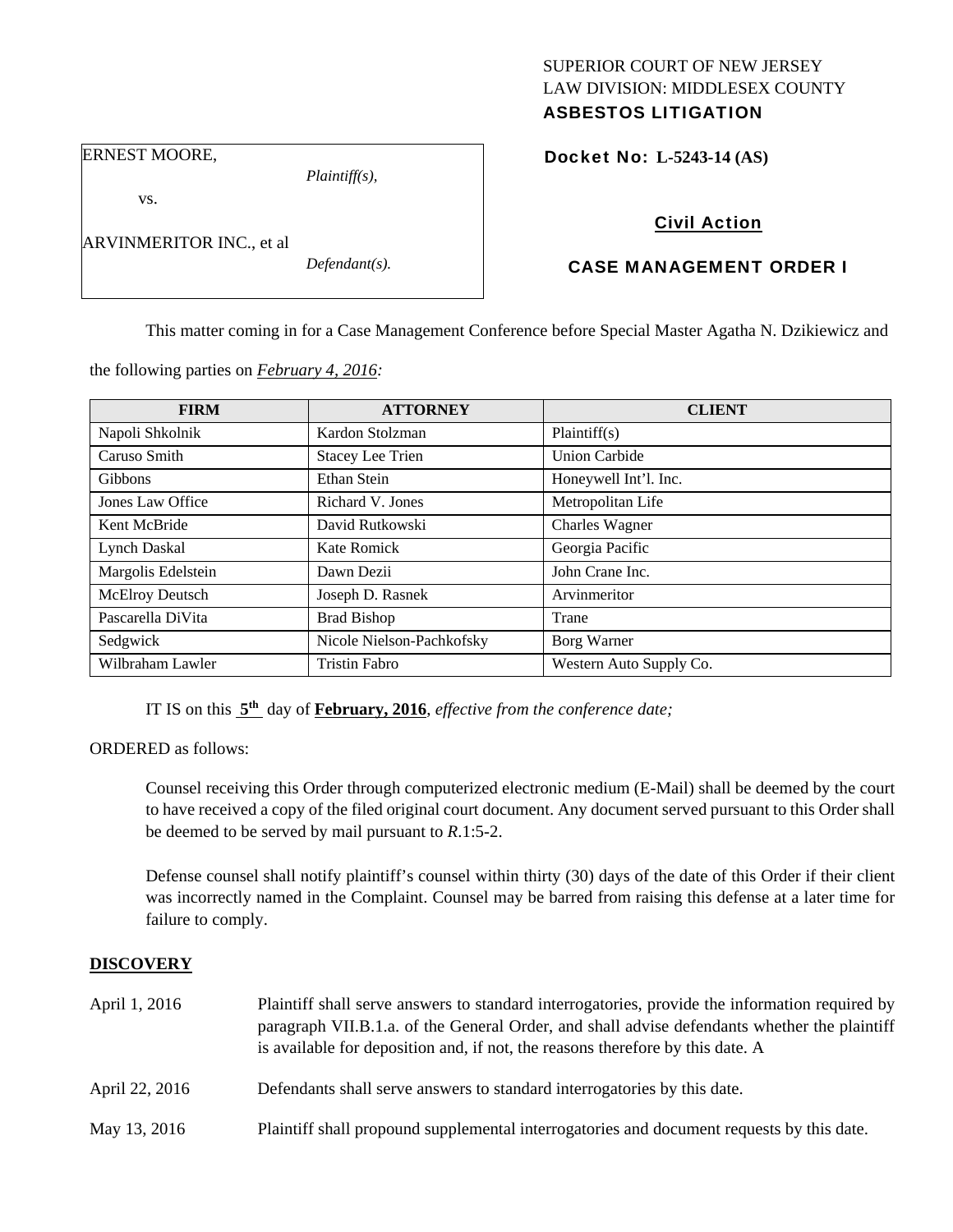| June 13, 2016 | Defendants shall serve answers to supplemental interrogatories and document requests by this<br>date.                                                                                                       |
|---------------|-------------------------------------------------------------------------------------------------------------------------------------------------------------------------------------------------------------|
| May 13, 2016  | Defendants shall propound supplemental interrogatories and document requests by this date.                                                                                                                  |
| June 13, 2016 | Plaintiff shall serve answers to supplemental interrogatories and document requests by this<br>date.                                                                                                        |
| June 30, 2016 | Plaintiff depositions shall be concluded by this date. Plaintiff's counsel shall contact the<br>Special Master within one week of this deadline if plaintiff depositions are not completed by<br>this date. |
| July 29, 2016 | Fact discovery, including depositions, shall be completed by this date. Plaintiff's counsel shall<br>contact the Special Master within one week of this deadline if all fact discovery is not<br>completed. |
| July 29, 2016 | Depositions of corporate representatives shall be completed by this date.                                                                                                                                   |

#### **EARLY SETTLEMENT**

August 19, 2016 Settlement demands shall be served on all counsel and the Special Master by this date.

# **SUMMARY JUDGMENT MOTION PRACTICE**

| August 19, 2016    | Plaintiff's counsel shall advise, in writing, of intent not to oppose motions by this date. |
|--------------------|---------------------------------------------------------------------------------------------|
| September 2, 2016  | Summary judgment motions shall be filed no later than this date.                            |
| September 30, 2016 | Last return date for summary judgment motions.                                              |

# **MEDICAL DEFENSE**

|                   | In addition, defendants shall notify plaintiff's counsel (as well as all counsel of record)<br>of a joinder in an expert medical defense by this date. |
|-------------------|--------------------------------------------------------------------------------------------------------------------------------------------------------|
| November 15, 2016 | Defendants shall identify its medical experts and serve medical reports, if any, by this date.                                                         |
| July 15, 2016     | Upon request by defense counsel, plaintiff is to arrange for the transfer of pathology specimens<br>and x-rays, if any, by this date.                  |
| July 15, 2016     | Plaintiff shall serve medical expert reports by this date.                                                                                             |
| April 1, 2016     | Plaintiff shall serve a diagnostic medical report and any medical records in plaintiff's<br>possession by this date.                                   |
| April 1, 2016     | Plaintiff shall serve executed medical authorizations (along with answers to interrogatories)<br>by this date.                                         |

#### **LIABILITY EXPERT REPORTS**

September 30, 2016 Plaintiff shall identify its liability experts and serve liability expert reports or a certified expert statement by this date or waive any opportunity to rely on liability expert testimony.

\_\_\_\_\_\_\_\_\_\_\_\_\_\_\_\_\_\_\_\_\_\_\_\_\_\_\_\_\_\_\_\_\_\_\_\_\_\_\_\_\_\_\_\_\_\_\_\_\_\_\_\_\_\_\_\_\_\_\_\_\_\_\_\_\_\_\_\_\_\_\_\_\_\_\_\_\_\_\_\_\_\_\_\_\_\_\_\_\_\_\_\_\_\_\_\_\_\_\_\_\_\_\_\_\_\_\_\_\_\_